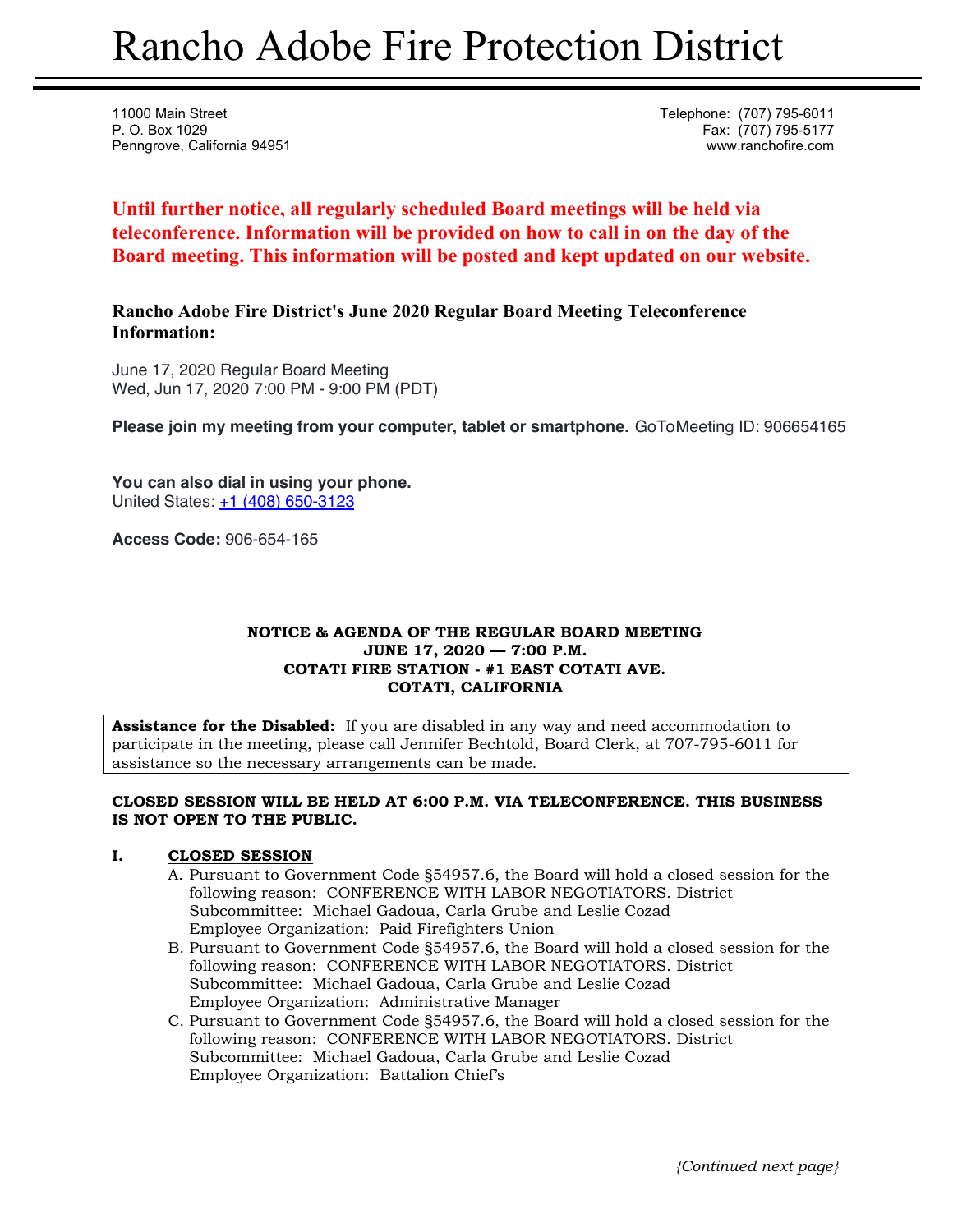# **NOTICE & AGENDA OF THE REGULAR BOARD MEETING JUNE 17, 2020 — 7:00 P.M. COTATI FIRE STATION - #1 EAST COTATI AVE COTATI, CALIFORNIA**

Page 2

#### **OPEN SESSION WILL BEGIN AT 7:00 P.M.**

#### **II. CALL TO ORDER / ROLL CALL / PLEDGE OF ALLEGIANCE**

*To speak on any item under discussion by the Board on this agenda, you may do so upon receiving recognition from the Chair. Time limitations on public testimony may be imposed at the discretion of the Chair in conformity with Board Meeting Policy Provisions 5010.100-5010.103 and 5010.110.* 

#### **III. ORAL AND WRITTEN COMMUNICATIONS**

- A. Citizen Business/Public Comments on Items not appearing on Agenda *Public is advised to limit discussion to one presentation per individual. Please observe the time limit of 4 minutes. Please state your name and address for the record before making your presentation. NOTE: Any item raised by a member of the public which does not appear on the agenda but which may require Board action shall be referred to District staff for investigation and disposition unless the item requires action to be taken by the Board at the meeting during which it was raised and constitutes an emergency, or the need to take such action arose after the posting of the agenda within the meaning of Government Code Section 54954.2(b).*
- B. Correspondence and/or Presentations

## **IV. APPROVAL OF MINUTES**

A. Regular Meeting of May 20, 2020

#### **V. CONSENT CALENDAR**

*Matters listed under the Consent Calendar are considered to be routine and will be enacted by one motion and one vote. There will be no separate discussion of these items. If the Board or the public desires discussion, that item will be removed from the Consent Calendar and will be considered separately.* 

A. Ratification of Claims and Journal Vouchers

#### **VI. ADMINISTRATIVE COMMUNICATIONS**

- A. Chief's Report
- B. Director Reports
- C. Committee Reports
	- a. Finance/Budget
	- b. Negotiations
	- c. Equipment
	- d. Legislative
	- e. Chief's Evaluation
	- f. Long Range Planning
- D. Firefighters' Association Report
- E. Firefighter's Union Report

#### **VII**. **UNFINISHED BUSINESS**

- A. Discussion and Direction on Crown Castle Lease Extension Offers
- B. Review of District Events (See List of Events in Board Packets) and Exposure to Claims
- C. Discussion and Action on Unpaid Parcel Taxes for FY 2019/2020 *(Staff Report by Jennifer Bechtold)*

#### **VIII. PUBLIC HEARING**

A. Presentation and Discussion on Preliminary Budget FY 2020/2021 (2 nd *Reading)*

#### **IX**. **NEW BUSINESS**

- A. Discussion on Future Formation of Capital Asset Committee
- B. Resolution R-6: Approving Preliminary Budget for FY 2019/2020